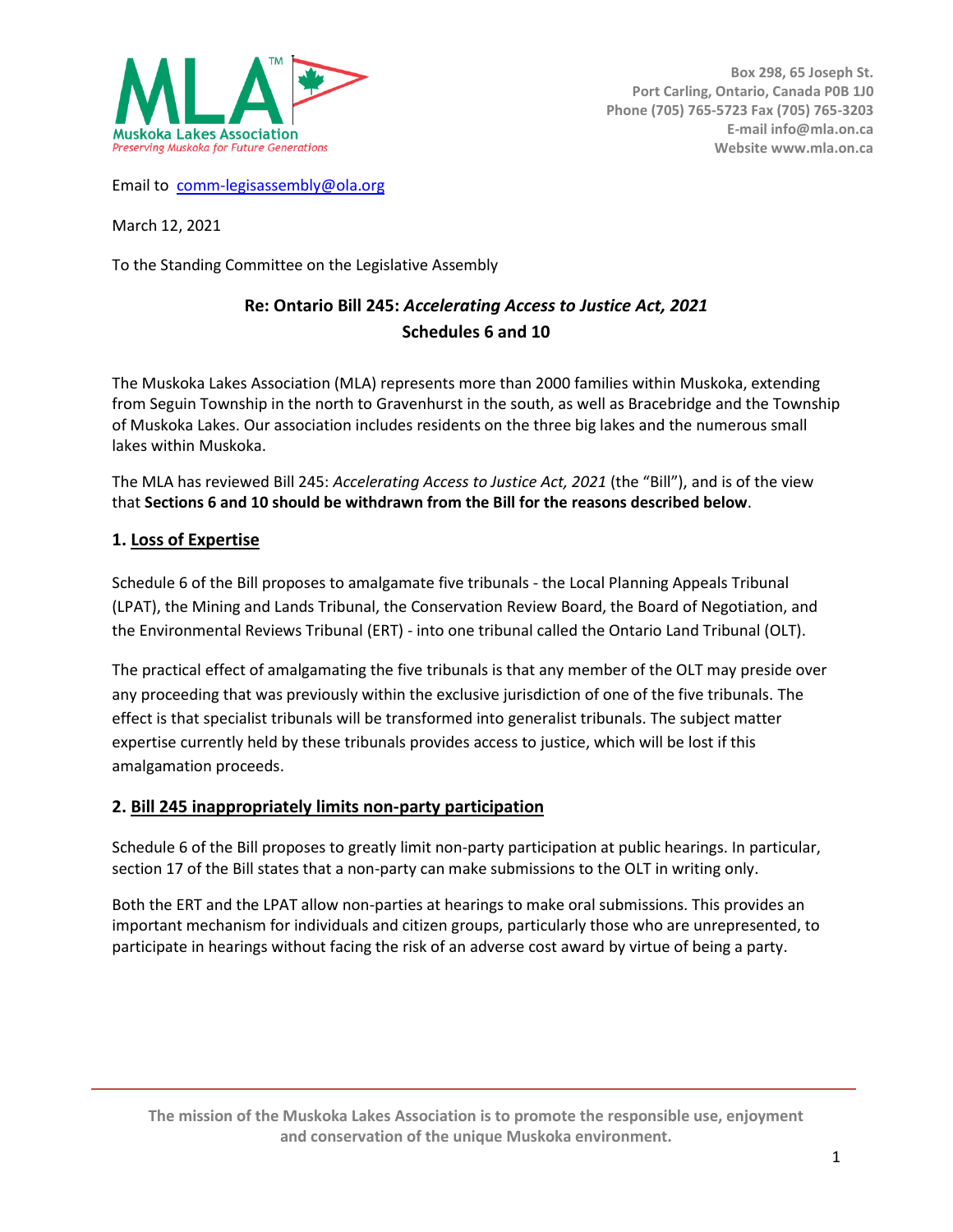Schedule 6 of the Bill and the draft OLT Rules will undoubtedly result in a significant loss of public participation rights, thereby depriving OLT members of relevant evidence and perspectives, and adversely impacting access to justice. The MLA participates in many such hearings which provides a low-cost alternative to have our position heard.

### **3. Bill 245 significantly expands the OLT's authority to summarily dismiss an appeal**

Section 19(1)(c) of Schedule 6 allows the OLT, on the motion of any party or its own initiative, to dismiss the proceeding without a hearing if the OLT is of the opinion that the proceeding has "no reasonable prospect of success."

This would expand the tribunal's authority to dismiss without a hearing (currently set by section 4.6 of the Statutory Powers Procedure Act) which currently only allows dismissals for proceedings outside the tribunal's jurisdiction or for proceedings that are frivolous, vexatious, or in bad faith.

The proposed new test is undefined in Schedule 6, and it is unclear whether section 19 empowers the OLT to partially dismiss an appeal, as opposed to dismissing an appeal in its entirety. In addition, section 19 fails to include any meaningful criteria to assist the OLT (and hearing parties) in determining when the "no reasonable prospect of success" test is – or is not – satisfied on the facts or in law.

The OLT's broad discretion to summarily dismiss a matter pursuant to section 19 of Schedule 6 raises concerns that proceedings may be terminated abruptly and unfairly after a preliminary assessment before the appellant's evidence (including opinion evidence from experts) has even been presented to the OLT. This risk is considerably exacerbated by the loss of subject-matter expertise that will result from amalgamation, as described above.

## **4. Schedule 10 improperly eliminates ministerial appeals**

Schedule 10 of the Bill proposes to eliminate appeals to the Minister from decisions made by tribunal members under environmental legislation.

At present, decisions of the Environmental Review Tribunal under the EPA may be appealed to the Minister on questions of fact or policy. The existence of ministerial appeal rights provides an important safeguard since appeals from ERT decisions to Divisional Court are restricted to a question of law. Again, this risk is considerably exacerbated by the loss of subject-matter expertise that will result from amalgamation which may result in more appeals based on facts and technical interpretation.

### **5. Other Ontario governmental measures that undermine access to justice**

The implications of Schedules 6 and 10 should be considered in conjunction with other changes that the Ontario government has recently made in relation to the ERT and LPAT.

**The mission of the Muskoka Lakes Association is to promote the responsible use, enjoyment and conservation of the unique Muskoka environment.**